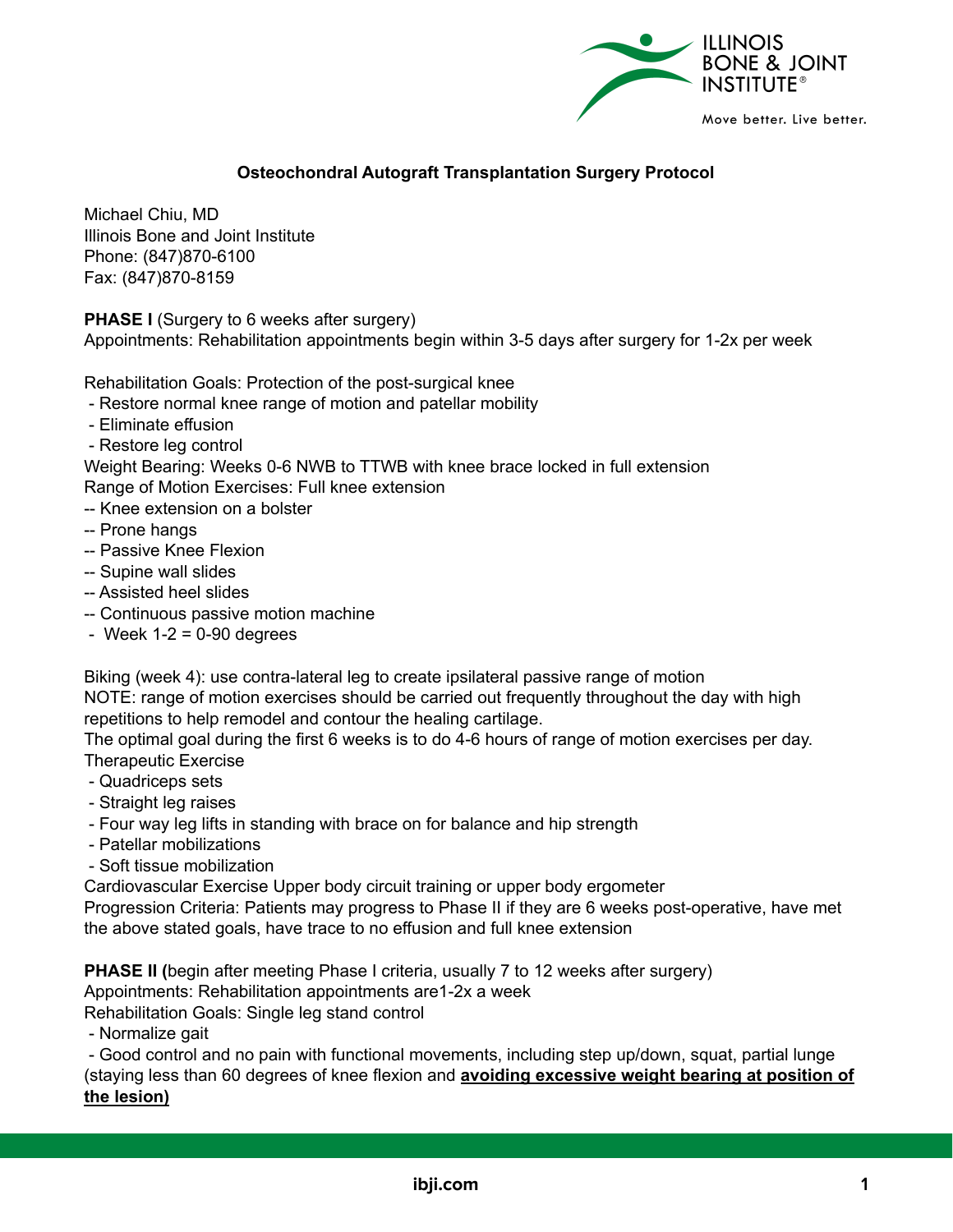

Precautions: Avoid post-activity swelling

- Avoid loading knee a deep flexion angles
- No impact activities until 12 weeks after surgery

Weight Bearing: Begin progressive weight bearing as tolerated with axillary crutches and no brace Therapeutic Exercise

- Weight shifting
- Begin pool program gait drills and initiation of protected weight bearing strengthening exercises
- Double leg balance and proprioceptive drills
- Stationary bike
- Gait drills (start with pool)
- Protected weight bearing hip and core strengthening
- Stretching for patient specific muscle imbalances
- Quadriceps strengthening: closed chain exercises short of 60 degrees flexion

Cardiovascular Exercise: Non-impact endurance training, swimming (stiff knee flutter kick), deep water running, upper body circuits

Progression Criteria: Patient may progress to Phase III if they have

- -- Normal gait on level surfaces
- -- Full range of motion
- -- No effusion
- -- Ability to carry out functional movements without unloading affected leg or
- pain, while demonstrating good control
- -- Single leg balance greater than 15 seconds

**PHASE III** (begin after meeting Phase II criteria, usually about 4 months)

Appointments: Rehabilitation appointments 1 time every 1-2 weeks

Rehabilitation Goals: Good control and no pain with sport and work specific movements, including impact

Precautions: Post-activity soreness should resolve within 24 hours

- Avoid post-activity swelling
- Avoid knee pain with strengthening

Therapeutic Exercise, Functional leg strengthening

- -- Squats
- -- Lunges all three planes
- -- Step backs
- -- Retro step ups
- -- Single leg press
- -- Single leg balance and proprioception progression
- -- Hip and core strengthening
- -- Mini band drills
- -- Physioball

-- Stretching for patient specific muscle imbalances

Cardiovascular Exercise: Non-impact activities; stationary bike, elliptical, Nordic track, swimming Return to Sport/Work Criteria: Dynamic neuromuscular control with multi-plane activities, without pain or swelling